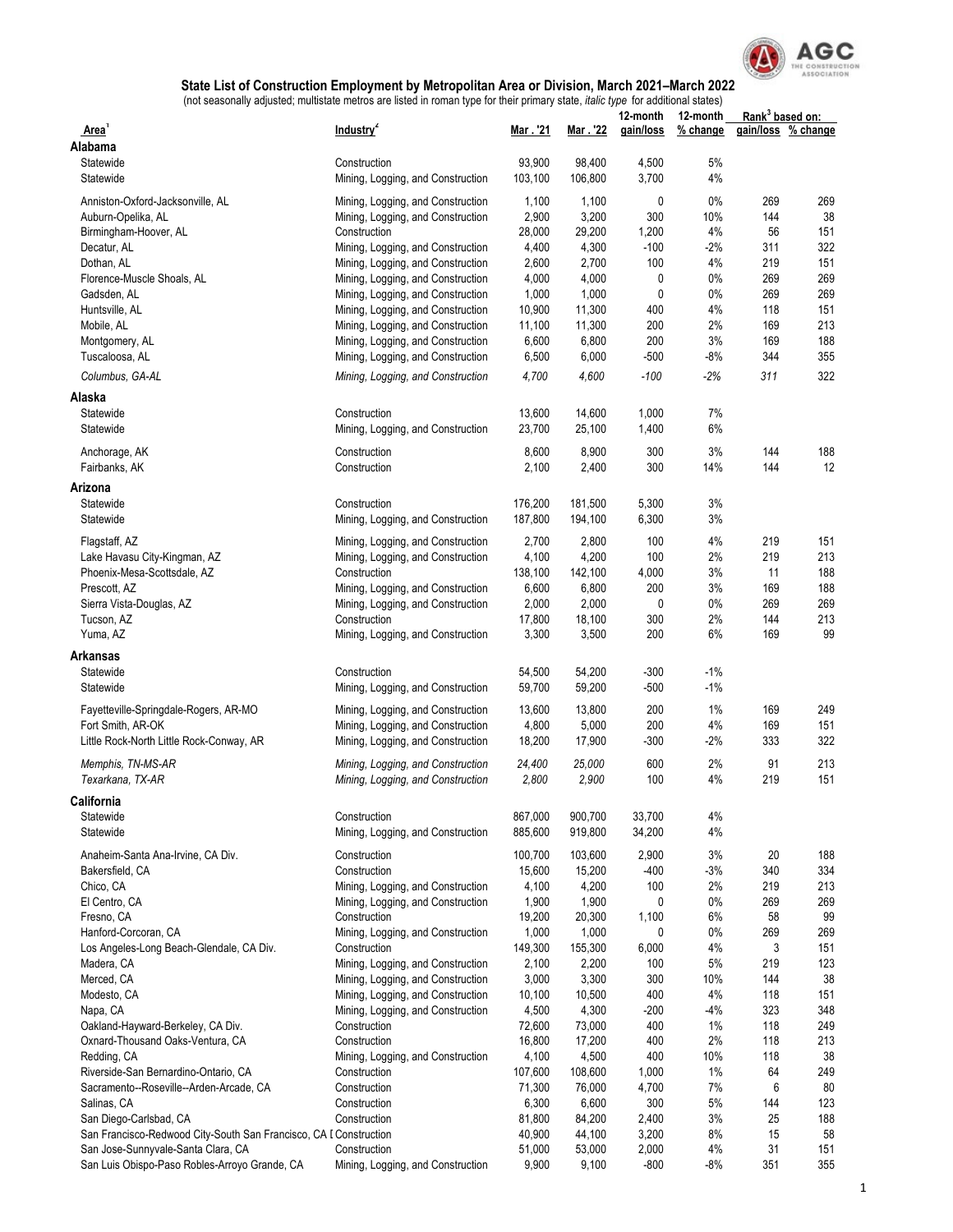

|                                                                  |                                   |                 |                 | 12-month    | 12-month | Rank <sup>3</sup> based on: |          |
|------------------------------------------------------------------|-----------------------------------|-----------------|-----------------|-------------|----------|-----------------------------|----------|
| <b>Area</b>                                                      | Industry <sup>2</sup>             | Mar. 21         | Mar . '22       | gain/loss   | % change | gain/loss                   | % change |
| San Rafael, CA Div.                                              | Construction                      | 7,300           | 7,700           | 400         | 5%       | 118                         | 123      |
| Santa Cruz-Watsonville, CA                                       | Mining, Logging, and Construction | 4,700           | 4,900           | 200         | 4%       | 169                         | 151      |
| Santa Maria-Santa Barbara, CA                                    | Construction                      | 9,000           | 9,100           | 100         | 1%       | 219                         | 249      |
| Santa Rosa, CA                                                   | Construction                      | 15,800          | 16,200          | 400         | 3%       | 118                         | 188      |
| Stockton-Lodi, CA                                                | Construction                      | 13,500          | 14,100          | 600         | 4%       | 91                          | 151      |
| Vallejo-Fairfield, CA                                            | Construction                      | 11,000          | 11,900          | 900         | 8%       | 71                          | 58       |
| Visalia-Porterville, CA                                          | Mining, Logging, and Construction | 6,800           | 7,400           | 600         | 9%       | 91                          | 47       |
| Yuba City, CA                                                    | Mining, Logging, and Construction | 2,600           | 2,800           | 200         | 8%       | 169                         | 58       |
| Colorado                                                         |                                   |                 |                 |             |          |                             |          |
| Statewide                                                        | Construction                      | 171,900         | 177,200         | 5,300       | 3%       |                             |          |
| Statewide                                                        | Mining, Logging, and Construction | 191,400         | 196,900         | 5,500       | 3%       |                             |          |
| Boulder, CO                                                      | Mining, Logging, and Construction | 5,400           | 5,600           | 200         | 4%       | 169                         | 151      |
| Colorado Springs, CO                                             | Mining, Logging, and Construction | 18,500          | 18,500          | 0           | 0%       | 269                         | 269      |
| Denver-Aurora-Lakewood, CO                                       | Mining, Logging, and Construction | 106,100         | 108,200         | 2,100       | 2%       | 29                          | 213      |
| Fort Collins, CO                                                 | Mining, Logging, and Construction | 11,600          | 12,400          | 800         | 7%       | 78                          | 80       |
|                                                                  |                                   |                 |                 |             | 7%       |                             | 80       |
| Grand Junction, CO                                               | Mining, Logging, and Construction | 5,900<br>15,000 | 6,300<br>15,600 | 400<br>600  | $4\%$    | 118<br>91                   | 151      |
| Greeley, CO                                                      | Mining, Logging, and Construction |                 |                 |             |          | 219                         | 188      |
| Pueblo, CO                                                       | Mining, Logging, and Construction | 3,800           | 3,900           | 100         | 3%       |                             |          |
| Connecticut                                                      |                                   |                 |                 |             |          |                             |          |
| Statewide                                                        | Construction                      | 54,700          | 58,100          | 3,400       | $6\%$    |                             |          |
| Statewide                                                        | Mining, Logging, and Construction | 55,100          | 58,600          | 3,500       | 6%       |                             |          |
| Bridgeport-Stamford-Norwalk, CT NECTA                            | Mining, Logging, and Construction | 11,700          | 12,500          | 800         | 7%       | 78                          | 80       |
| Hartford-West Hartford-East Hartford, CT NECTA                   | Mining, Logging, and Construction | 18,800          | 19,500          | 700         | 4%       | 84                          | 151      |
| New Haven, CT NECTA                                              | Mining, Logging, and Construction | 10,600          | 10,400          | -200        | $-2%$    | 323                         | 322      |
| Norwich-New London-Westerly, CT-RI NECTA                         | Mining, Logging, and Construction | 3,600           | 4,000           | 400         | 11%      | 118                         | 29       |
| Waterbury, CT NECTA                                              | Mining, Logging, and Construction | 2,500           | 2,800           | 300         | 12%      | 144                         | 25       |
|                                                                  |                                   |                 |                 |             |          |                             |          |
| Springfield, MA-CT NECTA                                         | Mining, Logging, and Construction | 10,600          | 11,500          | 900         | 8%       | 71                          | 58       |
| Worcester, MA-CT NECTA                                           | Mining, Logging, and Construction | 11,000          | 10,600          | $-400$      | -4%      | 340                         | 348      |
| Delaware                                                         |                                   |                 |                 |             |          |                             |          |
| Statewide                                                        | Mining, Logging, and Construction | 22,900          | 22,900          | 0           | $0\%$    |                             |          |
|                                                                  |                                   |                 |                 |             |          |                             |          |
| Dover, DE                                                        | Mining, Logging, and Construction | 2,900           | 2,800           | $-100$<br>0 | -3%      | 311                         | 334      |
| Wilmington, DE-MD-NJ Div.                                        | Mining, Logging, and Construction | 16,700          | 16,700          |             | 0%       | 269                         | 269      |
| Salisbury, MD-DE                                                 | Mining, Logging, and Construction | 9,500           | 9,600           | 100         | 1%       | 219                         | 249      |
| <b>District of Columbia</b>                                      |                                   |                 |                 |             |          |                             |          |
| Washington, DC                                                   | Mining, Logging, and Construction | 15,000          | 14,800          | $-200$      | $-1%$    | 323                         | 311      |
|                                                                  |                                   |                 |                 |             |          |                             |          |
| Florida                                                          |                                   |                 |                 |             |          |                             |          |
| Statewide                                                        | Construction                      | 573,500         | 587,800         | 14,300      | 2%       |                             |          |
| Statewide                                                        | Mining, Logging, and Construction | 5/8,900         | 593,000         | 14,100      | $2\%$    |                             |          |
| Cape Coral-Fort Myers, FL                                        | Mining, Logging, and Construction | 33,900          | 35,000          | 1,100       | 3%       | 58                          | 188      |
| Crestview-Fort Walton Beach-Destin, FL                           | Mining, Logging, and Construction | 7,300           | 7,300           | 0           | $0\%$    | 269                         | 269      |
| Deltona-Daytona Beach-Ormond Beach, FL                           | Mining, Logging, and Construction | 14,200          | 14,500          | 300         | 2%       | 144                         | 213      |
| Fort Lauderdale-Pompano Beach-Deerfield Beach, FL D Construction |                                   | 48,700          | 49,600          | 900         | 2%       | 71                          | 213      |
| Gainesville, FL                                                  | Mining, Logging, and Construction | 6,300           | 6,400           | 100         | 2%       | 219                         | 213      |
| Jacksonville, FL                                                 | Construction                      | 47,300          | 51,600          | 4,300       | 9%       | 9                           | 47       |
| Lakeland-Winter Haven, FL                                        | Mining, Logging, and Construction | 15,500          | 14,800          | $-700$      | $-5%$    | 347                         | 352      |
| Miami-Miami Beach-Kendall, FL Div.                               | Construction                      | 51,900          | 52,700          | 800         | 2%       | 78                          | 213      |
| Naples-Immokalee-Marco Island, FL                                | Mining, Logging, and Construction | 17,700          | 19,100          | 1,400       | 8%       | 49                          | 58       |
| North Port-Sarasota-Bradenton, FL                                | Mining, Logging, and Construction | 27,100          | 27,500          | 400         | $1\%$    | 118                         | 249      |
| Ocala, FL                                                        | Mining, Logging, and Construction | 8,900           | 9,100           | 200         | 2%       | 169                         | 213      |
| Orlando-Kissimmee-Sanford, FL                                    | Construction                      | 82,500          | 80,100          | $-2,400$    | -3%      | 357                         | 334      |
| Palm Bay-Melbourne-Titusville, FL                                | Mining, Logging, and Construction | 17,500          | 17,300          | $-200$      | -1%      | 323                         | 311      |
| Panama City, FL                                                  | Mining, Logging, and Construction | 7,000           | 7,000           | 0           | 0%       | 269                         | 269      |
| Pensacola-Ferry Pass-Brent, FL                                   | Mining, Logging, and Construction | 12,600          | 13,000          | 400         | 3%       | 118                         | 188      |
| Port St. Lucie, FL                                               | Mining, Logging, and Construction | 12,800          | 12,500          | -300        | $-2%$    | 333                         | 322      |
| Punta Gorda, FL                                                  | Mining, Logging, and Construction | 4,700           | 4,800           | 100         | 2%       | 219                         | 213      |
| Sebastian-Vero Beach, FL                                         | Mining, Logging, and Construction | 4,500           | 4,600           | 100         | 2%       | 219                         | 213      |
| Tallahassee, FL                                                  | Mining, Logging, and Construction | 8,200           | 8,000           | $-200$      | $-2%$    | 323                         | 322      |
| Tampa-St. Petersburg-Clearwater, FL                              | Construction                      | 85,500          | 87,000          | 1,500       | 2%       | 45                          | 213      |
| West Palm Beach-Boca Raton-Delray Beach, FL Div.                 | Construction                      | 38,500          | 39,400          | 900         | 2%       | 71                          | 213      |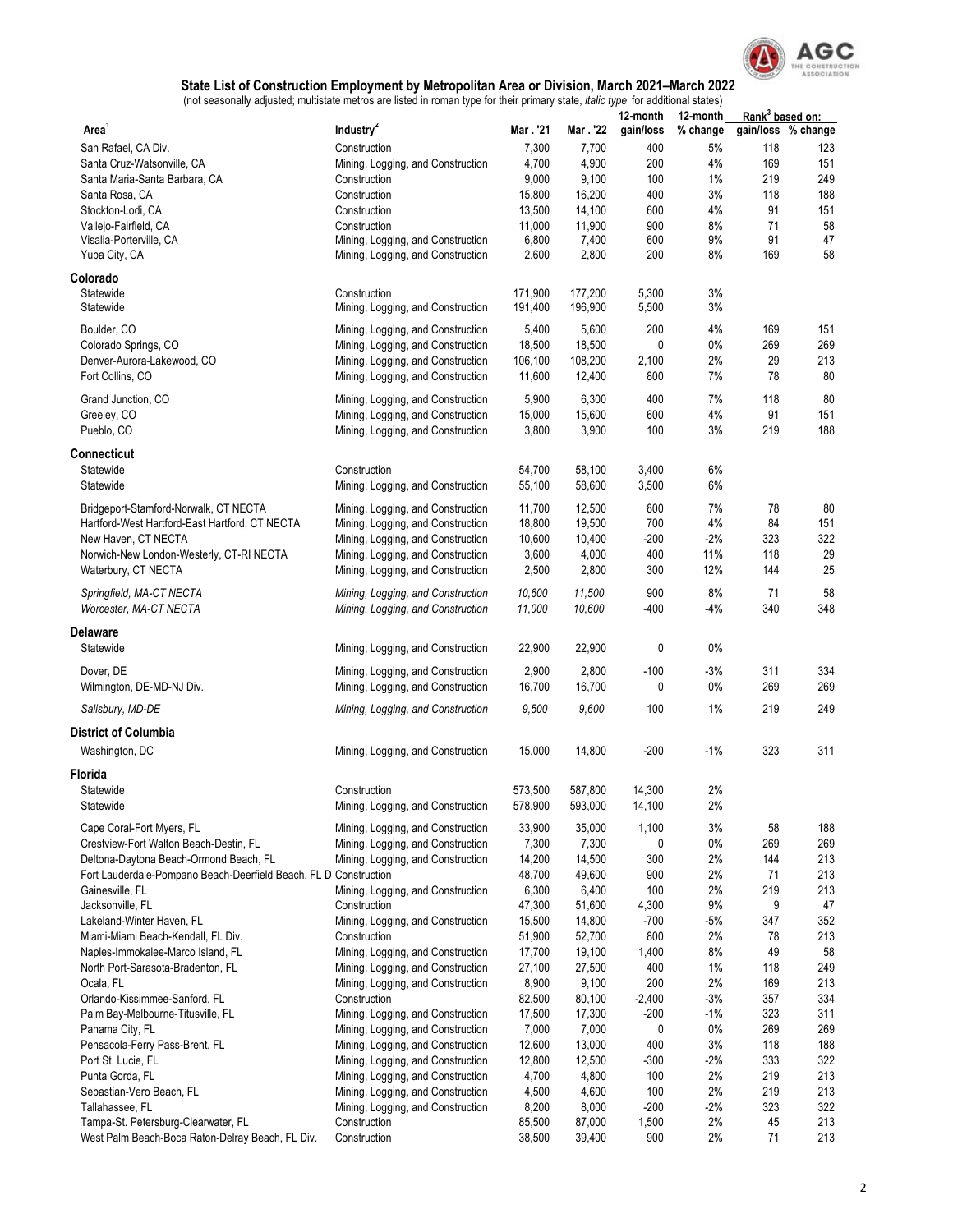

|                                                   |                                                                        |                 |                 | 12-month    | 12-month    | Rank <sup>3</sup> based on: |                    |
|---------------------------------------------------|------------------------------------------------------------------------|-----------------|-----------------|-------------|-------------|-----------------------------|--------------------|
| <b>Area</b>                                       | Industry <sup>2</sup>                                                  | Mar . '21       | Mar . '22       | gain/loss   | % change    |                             | gain/loss % change |
| Georgia                                           |                                                                        |                 |                 |             |             |                             |                    |
| Statewide                                         | Construction                                                           | 203,300         | 204,300         | 1,000       | 1%          |                             |                    |
| Statewide                                         | Mining, Logging, and Construction                                      | 212,800         | 214,100         | 1,300       | $1\%$       |                             |                    |
| Atlanta-Sandy Springs-Roswell, GA                 | Construction                                                           | 129,200         | 131,100         | 1,900       | 1%          | 34                          | 249                |
| Augusta-Richmond County, GA-SC                    | Mining, Logging, and Construction                                      | 19,400          | 18,300          | $-1,100$    | $-6%$       | 352                         | 353                |
| Columbus, GA-AL                                   | Mining, Logging, and Construction                                      | 4,700           | 4,600           | $-100$      | $-2%$       | 311                         | 322                |
| Savannah, GA                                      | Mining, Logging, and Construction                                      | 8,100           | 8,500           | 400         | 5%          | 118                         | 123                |
| Chattanooga, TN-GA                                | Mining, Logging, and Construction                                      | 11,400          | 11,500          | 100         | 1%          | 219                         | 249                |
| Hawaii                                            |                                                                        |                 |                 |             |             |                             |                    |
| Statewide                                         | Mining, Logging, and Construction                                      | 37,100          | 36,900          | $-200$      | $-1%$       |                             |                    |
| Kahului-Wailuku-Lahaina, HI<br>Urban Honolulu, HI | Mining, Logging, and Construction<br>Mining, Logging, and Construction | 4,300<br>27,000 | 4,300<br>26,800 | 0<br>$-200$ | 0%<br>$-1%$ | 269<br>323                  | 269<br>311         |
| Idaho                                             |                                                                        |                 |                 |             |             |                             |                    |
| Statewide                                         | Construction                                                           | 57,300          | 59,500          | 2,200       | 4%          |                             |                    |
| Statewide                                         | Mining, Logging, and Construction                                      | 60,900          | 63,600          | 2,700       | 4%          |                             |                    |
|                                                   |                                                                        |                 |                 |             |             |                             |                    |
| Boise City, ID                                    | Mining, Logging, and Construction                                      | 29,700          | 31,500          | 1,800       | 6%          | 35                          | 99                 |
| Coeur d'Alene, ID                                 | Construction                                                           | 6,300           | 6,400           | 100         | 2%          | 219                         | 213                |
| Idaho Falls, ID                                   | Mining, Logging, and Construction                                      | 4,600           | 5,100           | 500         | 11%         | 107                         | 29                 |
| Lewiston, ID-WA                                   | Construction                                                           | 1,500           | 1,500           | 0           | $0\%$       | 269                         | 269                |
| Pocatello, ID                                     | Mining, Logging, and Construction                                      | 1,900           | 2,100           | 200         | 11%         | 169                         | 29                 |
| Logan, UT-ID                                      | Mining, Logging, and Construction                                      | 3,600           | 3,700           | 100         | 3%          | 219                         | 188                |
| Illinois                                          |                                                                        |                 |                 |             |             |                             |                    |
| Statewide                                         | Construction                                                           | 204,400         | 202,500         | $-1,900$    | $-1%$       |                             |                    |
| Statewide                                         | Mining, Logging, and Construction                                      | 210,700         | 209,000         | $-1,700$    | $-1%$       |                             |                    |
| Bloomington, IL                                   | Mining, Logging, and Construction                                      | 2,700           | 3,100           | 400         | 15%         | 118                         | 9                  |
| Champaign-Urbana, IL                              | Mining, Logging, and Construction                                      | 3,600           | 3,600           | 0           | $0\%$       | 269                         | 269                |
| Chicago-Naperville-Arlington Heights, IL Div.     | Construction                                                           | 118,400         | 119,700         | 1,300       | 1%          | 53                          | 249                |
| Danville, IL                                      | Mining, Logging, and Construction                                      | 600             | 500             | $-100$      | $-17%$      | 311                         | 358                |
| Davenport-Moline-Rock Island, IA-IL               | Mining, Logging, and Construction                                      | 9,500           | 9,400           | $-100$      | $-1%$       | 311                         | 311                |
| Decatur, IL                                       | Mining, Logging, and Construction                                      | 3,300           | 3,800           | 500         | 15%         | 107                         | 9                  |
| Elgin, IL Div.                                    | Construction                                                           | 12,400          | 12,300          | $-100$      | $-1%$       | 311                         | 311                |
| Kankakee, IL                                      | Mining, Logging, and Construction                                      | 1,200           | 1,200           | 0           | $0\%$       | 269                         | 269                |
| Lake County-Kenosha County, IL-WI Div.            | Construction                                                           | 13,000          | 13,500          | 500         | 4%          | 107                         | 151                |
| Peoria, IL                                        | Mining, Logging, and Construction                                      | 7,500           | 7,300           | $-200$      | $-3%$       | 323                         | 334                |
| Rockford, IL                                      | Mining, Logging, and Construction                                      | 4,600           | 5,200           | 600         | 13%         | 91                          | 15                 |
| Springfield, IL                                   | Mining, Logging, and Construction                                      | 3,200           | 3,300           | 100         | 3%          | 219                         | 188                |
| St. Louis, MO-IL                                  | Mining, Logging, and Construction                                      | 65,600          | 71,900          | 6,300       | 10%         | $\overline{2}$              | 38                 |
| Indiana                                           |                                                                        |                 |                 |             |             |                             |                    |
| Statewide                                         | Construction                                                           | 139,800         | 152,800         | 13,000      | 9%          |                             |                    |
| Statewide                                         | Mining, Logging, and Construction                                      | 144,600         | 158,000         | 13,400      | 9%          |                             |                    |
|                                                   |                                                                        |                 |                 |             |             |                             |                    |
| Bloomington, IN                                   | Mining, Logging, and Construction                                      | 3,000           | 3,100           | 100         | 3%          | 219                         | 188                |
| Columbus, IN                                      | Mining, Logging, and Construction                                      | 1,600           | 1,800           | 200         | 13%         | 169                         | 15                 |
| Elkhart-Goshen, IN                                | Mining, Logging, and Construction                                      | 3,700           | 3,900           | 200         | 5%          | 169                         | 123                |
| Evansville, IN-KY                                 | Mining, Logging, and Construction                                      | 9,000           | 9,200           | 200         | 2%          | 169                         | 213                |
| Fort Wayne, IN                                    | Mining, Logging, and Construction                                      | 11,100          | 11,800          | 700         | 6%          | 84                          | 99                 |
| Gary, IN Div.                                     | Construction                                                           | 14,300          | 16,900          | 2,600       | 18%         | 22                          | $\overline{4}$     |
| Indianapolis-Carmel-Anderson, IN                  | Construction                                                           | 54,300          | 56,800          | 2,500       | 5%          | 24                          | 123                |
| Kokomo, IN                                        | Mining, Logging, and Construction                                      | 1,200           | 1,300           | 100         | 8%          | 219                         | 58                 |
| Lafayette-West Lafayette, IN                      | Mining, Logging, and Construction                                      | 3,700           | 3,900           | 200         | 5%          | 169                         | 123                |
| Michigan City-La Porte, IN                        | Mining, Logging, and Construction                                      | 1,800           | 1,900           | 100         | 6%          | 219                         | 99                 |
| Muncie, IN                                        | Mining, Logging, and Construction                                      | 1,500           | 1,500           | 0           | 0%          | 269                         | 269                |
| South Bend-Mishawaka, IN-MI                       | Mining, Logging, and Construction                                      | 5,300           | 5,800           | 500         | 9%          | 107                         | 47                 |
| Terre Haute, IN                                   | Mining, Logging, and Construction                                      | 3,300           | 3,700           | 400         | 12%         | 118                         | 25                 |
| Cincinnati, OH-KY-IN                              | Mining, Logging, and Construction                                      | 47,900          | 49,400          | 1,500       | 3%          | 45                          | 188                |
| Louisville/Jefferson County, KY-IN                | Mining, Logging, and Construction                                      | 28,300          | 27,900          | $-400$      | $-1%$       | 340                         | 311                |
| lowa                                              |                                                                        |                 |                 |             |             |                             |                    |
| Statewide                                         | Construction                                                           | 68,300          | 70,400          | 2,100       | 3%          |                             |                    |
| Statewide                                         | Mining, Logging, and Construction                                      | 70,400          | 72,600          | 2,200       | 3%          |                             |                    |
| Cedar Rapids, IA                                  | Mining, Logging, and Construction                                      | 7,800           | 8,500           | 700         | 9%          | 84                          | 47                 |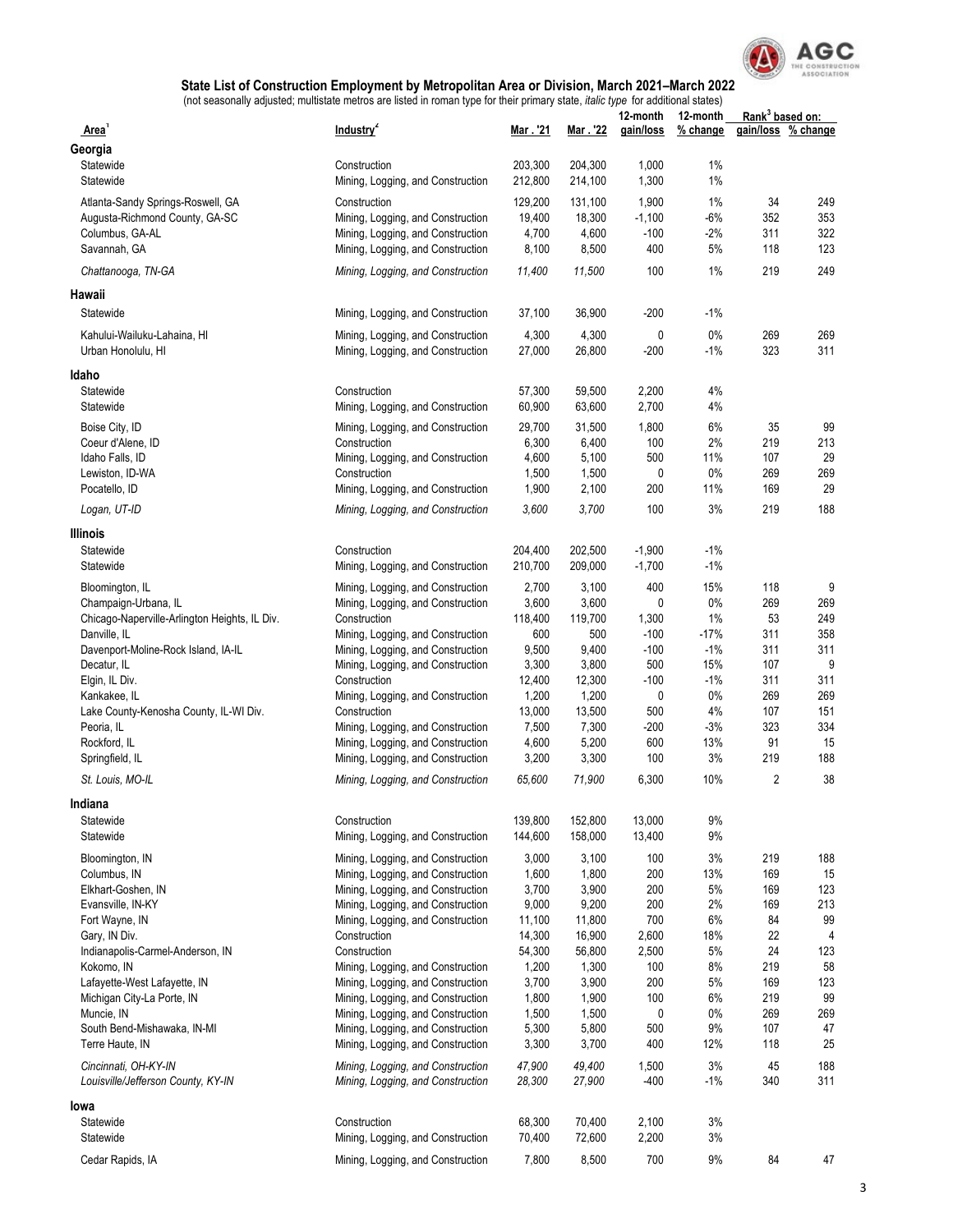

| <b>Area</b>                                                                        | Industry <sup>2</sup>                                                  | Mar. 21         | Mar. 22         | 12-month<br>gain/loss | 12-month<br>$%$ change | Rank <sup>3</sup> based on:<br>gain/loss | % change  |
|------------------------------------------------------------------------------------|------------------------------------------------------------------------|-----------------|-----------------|-----------------------|------------------------|------------------------------------------|-----------|
| Des Moines-West Des Moines, IA                                                     | Mining, Logging, and Construction                                      | 19,100          | 20,100          | 1,000                 | 5%                     | 64                                       | 123       |
| Davenport-Moline-Rock Island, IA-IL<br>Omaha-Council Bluffs, NE-IA                 | Mining, Logging, and Construction<br>Mining, Logging, and Construction | 9,500<br>28,400 | 9,400<br>30,200 | $-100$<br>1,800       | $-1%$<br>6%            | 311<br>35                                | 311<br>99 |
| Kansas                                                                             |                                                                        |                 |                 |                       |                        |                                          |           |
| Statewide                                                                          | Construction                                                           | 62,000          | 64,700          | 2,700                 | 4%                     |                                          |           |
| Statewide                                                                          | Mining, Logging, and Construction                                      | 67,700          | 70,600          | 2,900                 | 4%                     |                                          |           |
| Kansas City, KS                                                                    | Mining, Logging, and Construction                                      | 21,800          | 23,300          | 1,500                 | 7%                     | 45                                       | 80        |
| Topeka, KS                                                                         | Mining, Logging, and Construction                                      | 5,500           | 5,400           | $-100$                | $-2%$                  | 311                                      | 322       |
| Wichita, KS                                                                        | Mining, Logging, and Construction                                      | 16,600          | 18,200          | 1,600                 | 10%                    | 41                                       | 38        |
| Kansas City, MO                                                                    | Mining, Logging, and Construction                                      | 30,900          | 32,300          | 1,400                 | 5%                     | 52                                       | 123       |
| Kentucky                                                                           |                                                                        |                 |                 |                       |                        |                                          |           |
| Statewide                                                                          | Construction                                                           | 76,000          | 74,100          | $-1,900$              | $-3%$                  |                                          |           |
| Statewide                                                                          | Mining, Logging, and Construction                                      | 83,500          | 81,600          | $-1,900$              | $-2%$                  |                                          |           |
| Bowling Green, KY                                                                  | Mining, Logging, and Construction                                      | 3,200           | 3,300           | 100                   | 3%                     | 219                                      | 188       |
| Elizabethtown-Fort Knox, KY                                                        | Mining, Logging, and Construction                                      | 2,100           | 2,200           | 100                   | 5%                     | 219                                      | 123       |
| Lexington-Fayette, KY                                                              | Mining, Logging, and Construction                                      | 13,100          | 12,900          | $-200$                | $-2%$                  | 323                                      | 322       |
| Louisville/Jefferson County, KY-IN                                                 | Mining, Logging, and Construction                                      | 28,300          | 27,900          | $-400$                | $-1%$                  | 340                                      | 311       |
| Owensboro, KY                                                                      | Mining, Logging, and Construction                                      | 2,200           | 2,300           | 100                   | 5%                     | 219                                      | 123       |
| Clarksville, TN-KY                                                                 | Mining, Logging, and Construction                                      | 3,500           | 3,700           | 200                   | 6%                     | 169                                      | 99        |
| Cincinnati, OH-KY-IN                                                               | Mining, Logging, and Construction                                      | 47,900          | 49,400          | 1,500                 | 3%<br>2%               | 45                                       | 188       |
| Evansville, IN-KY<br>Huntington-Ashland, WV-KY-OH                                  | Mining, Logging, and Construction<br>Mining, Logging, and Construction | 9,000<br>6,300  | 9,200<br>7,100  | 200<br>800            | 13%                    | 169<br>78                                | 213<br>15 |
|                                                                                    |                                                                        |                 |                 |                       |                        |                                          |           |
| Louisiana                                                                          |                                                                        |                 |                 |                       |                        |                                          |           |
| Statewide                                                                          | Construction                                                           | 125,100         | 133,900         | 8,800                 | 7%                     |                                          |           |
| Statewide                                                                          | Mining, Logging, and Construction                                      | 154,200         | 165,100         | 10,900                | 7%                     |                                          |           |
| Baton Rouge, LA                                                                    | Construction                                                           | 42,100          | 43,300          | 1,200                 | 3%                     | 56                                       | 188       |
| Houma-Thibodaux, LA                                                                | Construction                                                           | 4,700           | 5,000           | 300                   | 6%                     | 144                                      | 99        |
| Lafayette, LA                                                                      | Construction                                                           | 10,300          | 10,800          | 500                   | 5%                     | 107                                      | 123       |
| Lake Charles, LA                                                                   | Construction                                                           | 15,300          | 19,000          | 3,700                 | 24%                    | 13                                       | 3         |
| New Orleans-Metairie, LA                                                           | Construction                                                           | 27,500          | 30,300          | 2,800<br>600          | 10%                    | 21<br>91                                 | 38<br>58  |
| Shreveport-Bossier City, LA                                                        | Construction                                                           | 7,900           | 8,500           |                       | 8%                     |                                          |           |
| Maine                                                                              |                                                                        |                 |                 |                       |                        |                                          |           |
| Statewide                                                                          | Construction                                                           | 29,400          | 29,300          | $-100$                | $-0.3%$                |                                          |           |
| Statewide                                                                          | Mining, Logging, and Construction                                      | 31,600          | 31,400          | -200                  | $-1%$                  |                                          |           |
| Bangor, ME NECTA                                                                   | Construction                                                           | 2,900           | 3,100           | 200                   | 7%                     | 169                                      | 80        |
| Lewiston-Auburn, ME NECTA                                                          | Mining, Logging, and Construction                                      | 2,800           | 2,800           | 0                     | 0%                     | 269                                      | 269       |
| Portland-South Portland, ME NECTA                                                  | Mining, Logging, and Construction                                      | 9,900           | 10,000          | 100                   | 1%                     | 219                                      | 249       |
| Dover-Durham, NH-ME NECTA                                                          | Mining, Logging, and Construction                                      | 1,800           | 1,900           | 100                   | 6%                     | 219                                      | 99        |
| Portsmouth, NH-ME NECTA                                                            | Mining, Logging, and Construction                                      | 2,700           | 2,800           | 100                   | 4%                     | 219                                      | 151       |
| Maryland                                                                           |                                                                        |                 |                 |                       |                        |                                          |           |
| Statewide                                                                          | Construction                                                           | 158,000         | 161,200         | 3,200                 | 2%                     |                                          |           |
| Statewide                                                                          | Mining, Logging, and Construction                                      | 159,300         | 162,500         | 3,200                 | 2%                     |                                          |           |
| Baltimore-Columbia-Towson, MD                                                      | Mining, Logging, and Construction                                      | 78,700          | 80,700          | 2,000                 | 3%                     | 31                                       | 188       |
| Calvert-Charles-Prince George's, MD                                                | Mining, Logging, and Construction                                      | 33,500          | 32,700          | -800                  | $-2%$                  | 350                                      | 322       |
| Hagerstown-Martinsburg, MD-WV                                                      | Mining, Logging, and Construction                                      | 4,100           | 4,100           | 0                     | 0%                     | 269                                      | 269       |
| Salisbury, MD-DE                                                                   | Mining, Logging, and Construction                                      | 9,500           | 9,600           | 100                   | 1%                     | 219                                      | 249       |
| Silver Spring-Frederick-Rockville, MD Div.                                         | Mining, Logging, and Construction                                      | 32,200          | 33,800          | 1,600                 | 5%                     | 44                                       | 123       |
| Wilmington, DE-MD-NJ Div.                                                          | Mining, Logging, and Construction                                      | 16,700          | 16,700          | 0                     | 0%                     | 269                                      | 269       |
| Massachusetts                                                                      |                                                                        |                 |                 |                       |                        |                                          |           |
| Statewide                                                                          | Construction                                                           | 152,800         | 161,200         | 8,400                 | 5%                     |                                          |           |
| Statewide                                                                          | Mining, Logging, and Construction                                      | 153,700         | 162,100         | 8,400                 | 5%                     |                                          |           |
| Barnstable Town, MA NECTA                                                          | Mining, Logging, and Construction                                      | 7,100           | 7,300           | 200                   | 3%                     | 169                                      | 188       |
| Boston-Cambridge-Newton, MA NECTA Div.                                             | Mining, Logging, and Construction                                      | 69,000          | 73,200          | 4,200                 | 6%                     | 10                                       | 99        |
| Brockton-Bridgewater-Easton, MA NECTA Div.                                         | Mining, Logging, and Construction                                      | 4,900           | 5,200           | 300                   | 6%                     | 144                                      | 99        |
| Framingham, MA NECTA Div.                                                          | Mining, Logging, and Construction                                      | 9,000           | 9,600           | 600                   | 7%                     | 91                                       | 80        |
| Haverhill-Newburyport-Amesbury Town, MA-NH NECTA Mining, Logging, and Construction |                                                                        | 4,800           | 5,000           | 200                   | 4%                     | 169                                      | 151       |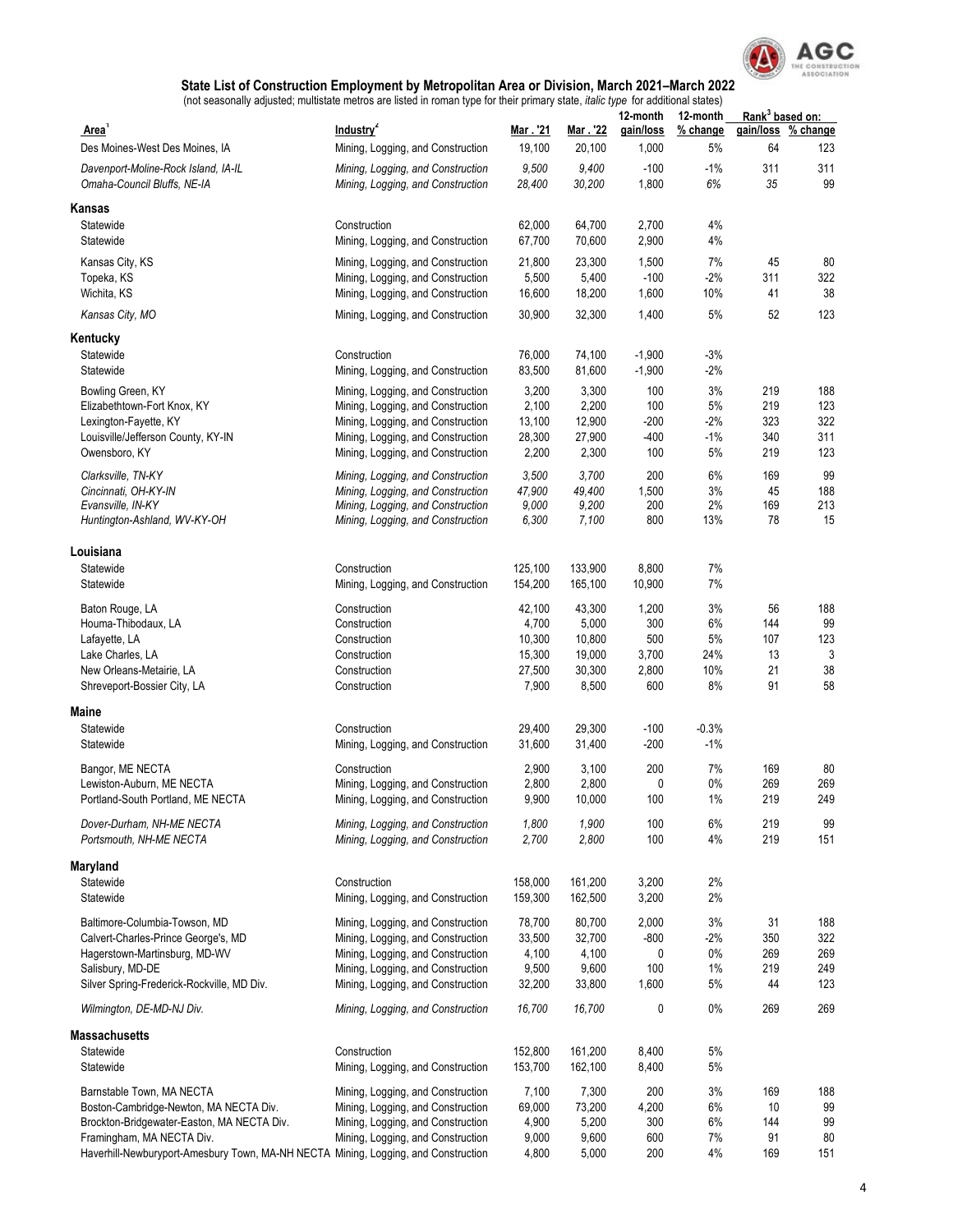

|                                                             |                                                   |                 |                 | 12-month     | 12-month | Rank <sup>3</sup> based on: |                |
|-------------------------------------------------------------|---------------------------------------------------|-----------------|-----------------|--------------|----------|-----------------------------|----------------|
| Area'                                                       | Industry <sup>2</sup>                             | Mar. 21         | Mar. '22        | gain/loss    | % change | gain/loss                   | % change       |
| Lawrence-Methuen Town-Salem, MA-NH NECTA Div.               | Mining, Logging, and Construction                 | 3,600           | 4,200           | 600          | 17%      | 91                          | 5              |
| Leominster-Gardner, MA NECTA                                | Mining, Logging, and Construction                 | 1,800           | 2,100           | 300          | 17%      | 144                         | 5              |
| Lowell-Billerica-Chelmsford, MA-NH NECTA Div.               | Mining, Logging, and Construction                 | 9,300           | 9,900           | 600          | 6%       | 91                          | 99             |
| Lynn-Saugus-Marblehead, MA NECTA Div.                       | Mining, Logging, and Construction                 | 1,700           | 1,900           | 200          | 12%      | 169                         | 25             |
| New Bedford, MA NECTA                                       | Mining, Logging, and Construction                 | 2,600           | 2,500           | $-100$       | $-4%$    | 311                         | 348            |
| Peabody-Salem-Beverly, MA NECTA Div.                        | Mining, Logging, and Construction                 | 3,300           | 3,500           | 200          | 6%       | 169                         | 99             |
| Pittsfield, MA NECTA                                        | Mining, Logging, and Construction                 | 1,800           | 1,900           | 100          | 6%       | 219                         | 99             |
| Springfield, MA-CT NECTA                                    | Mining, Logging, and Construction                 | 10,600          | 11,500          | 900          | 8%       | 71                          | 58             |
| Taunton-Middleborough-Norton, MA NECTA Div.                 | Mining, Logging, and Construction                 | 3,600           | 3,800           | 200          | 6%       | 169                         | 99             |
| Worcester, MA-CT NECTA                                      | Mining, Logging, and Construction                 | 11,000          | 10,600          | $-400$       | -4%      | 340                         | 348            |
| Nashua, NH-MA NECTA Div.<br>Providence-Warwick, RI-MA NECTA | Mining, Logging, and Construction<br>Construction | 5,400<br>23,200 | 5,600<br>24,300 | 200<br>1,100 | 4%<br>5% | 169<br>58                   | 151<br>123     |
| Michigan                                                    |                                                   |                 |                 |              |          |                             |                |
| Statewide                                                   | Construction                                      | 158,700         | 166,500         | 7,800        | 5%       |                             |                |
| Statewide                                                   | Mining, Logging, and Construction                 | 165,000         | 173,600         | 8,600        | 5%       |                             |                |
| Ann Arbor, MI                                               | Mining, Logging, and Construction                 | 4,600           | 4,800           | 200          | 4%       | 169                         | 151            |
| Battle Creek, MI                                            | Mining, Logging, and Construction                 | 1,700           | 1,700           | 0            | 0%       | 269                         | 269            |
| Bay City, MI                                                | Mining, Logging, and Construction                 | 1,100           | 1,400           | 300          | 27%      | 144                         | $\overline{2}$ |
| Detroit-Dearborn-Livonia, MI Div.                           | Mining, Logging, and Construction                 | 19,900          | 21,400          | 1,500        | 8%       | 45                          | 58             |
| Flint, MI                                                   | Mining, Logging, and Construction                 | 5,100           | 5,800           | 700          | 14%      | 84                          | 12             |
| Grand Rapids-Wyoming, MI                                    | Mining, Logging, and Construction                 | 24,200          | 25,100          | 900          | 4%       | 71                          | 151            |
| Jackson, MI                                                 | Mining, Logging, and Construction                 | 1,900           | 2,200           | 300          | 16%      | 144                         | 7              |
| Kalamazoo-Portage, MI                                       | Mining, Logging, and Construction                 | 6,500           | 6,500           | 0            | $0\%$    | 269                         | 269            |
| Lansing-East Lansing, MI                                    | Mining, Logging, and Construction                 | 7,800           | 8,100           | 300          | 4%       | 144                         | 151            |
| Monroe, MI                                                  | Mining, Logging, and Construction                 | 1,700           | 1,800           | 100          | 6%       | 219                         | 99             |
| Muskegon, MI                                                | Mining, Logging, and Construction                 | 2,300           | 2,600           | 300          | 13%      | 144                         | 15             |
| Niles-Benton Harbor, MI                                     | Mining, Logging, and Construction                 | 2,000           | 2,000           | 0            | $0\%$    | 269                         | 269            |
| Saginaw, MI                                                 | Mining, Logging, and Construction                 | 2,700           | 3,100           | 400          | 15%      | 118                         | 9              |
| Warren-Troy-Farmington Hills, MI Div.                       | Mining, Logging, and Construction                 | 51,100          | 55,100          | 4,000        | 8%       | 11                          | 58             |
| South Bend-Mishawaka, IN-MI                                 | Mining, Logging, and Construction                 | 5,300           | 5,800           | 500          | 9%       | 107                         | 47             |
| Minnesota                                                   |                                                   |                 |                 |              |          |                             |                |
| Statewide                                                   | Construction                                      | 111,400         | 112,000         | 600          | 1%       |                             |                |
| Statewide                                                   | Mining, Logging, and Construction                 | 117,600         | 118,500         | 900          | 1%       |                             |                |
| Duluth, MN-WI                                               | Mining, Logging, and Construction                 | 8,500           | 9,400           | 900          | 11%      | 71                          | 29             |
| Minneapolis-St. Paul-Bloomington, MN-WI                     | Mining, Logging, and Construction                 | 76,100          | 77,100          | 1,000        | 1%       | 64                          | 249            |
| Rochester, MN                                               | Mining, Logging, and Construction                 | 4,400           | 4,900           | 500          | 11%      | 107                         | 29             |
| St. Cloud, MN                                               | Mining, Logging, and Construction                 | 6,200           | 7,000           | 800          | 13%      | 78                          | 15             |
| Fargo, ND-MN                                                | Mining, Logging, and Construction                 | 7,600           | 7,700           | 100          | 1%       | 219                         | 249            |
| Grand Forks, ND-MN                                          | Mining, Logging, and Construction                 | 2,400           | 2,600           | 200          | 8%       | 169                         | 58             |
| La Crosse-Onalaska, WI-MN                                   | Mining, Logging, and Construction                 | 2,700           | 2,800           | 100          | 4%       | 219                         | 151            |
|                                                             |                                                   |                 |                 |              |          |                             |                |
| <b>Mississippi</b>                                          |                                                   |                 |                 |              |          |                             |                |
| Statewide                                                   | Construction                                      | 43,500          | 47,200          | 3,700        | $9\%$    |                             |                |
| Statewide                                                   | Mining, Logging, and Construction                 | 49,300          | 53,200          | 3,900        | 8%       |                             |                |
| Gulfport-Biloxi-Pascagoula, MS                              | Mining, Logging, and Construction                 | 7,600           | 8,500           | 900          | 12%      | 71                          | 25             |
| Jackson, MS                                                 | Construction                                      | 10,600          | 10,700          | 100          | $1\%$    | 219                         | 249            |
| Memphis, TN-MS-AR                                           | Mining, Logging, and Construction                 | 24,400          | 25,000          | 600          | 2%       | 91                          | 213            |
| Missouri                                                    |                                                   |                 |                 |              |          |                             |                |
| Statewide                                                   | Construction                                      | 126,100         | 136,200         | 10,100       | 8%       |                             |                |
| Statewide                                                   | Mining, Logging, and Construction                 | 130,400         | 140,700         | 10,300       | 8%       |                             |                |
| Kansas City, MO                                             | Mining, Logging, and Construction                 | 30,900          | 32,300          | 1,400        | 5%       | 52                          | 123            |
| Springfield, MO                                             | Mining, Logging, and Construction                 | 9,800           | 9,700           | $-100$       | $-1%$    | 311                         | 311            |
| St. Louis, MO-IL                                            | Mining, Logging, and Construction                 | 65,600          | 71,900          | 6,300        | 10%      | 2                           | 38             |
| Fayetteville-Springdale-Rogers, AR-MO                       | Mining, Logging, and Construction                 | 13,600          | 13,800          | 200          | $1\%$    | 169                         | 249            |
| Kansas City, KS                                             | Mining, Logging, and Construction                 | 21,800          | 23,300          | 1,500        | 7%       | 45                          | 80             |
| Montana                                                     |                                                   |                 |                 |              |          |                             |                |
| Statewide                                                   | Construction                                      | 29,800          | 30,700          | 900          | 3%       |                             |                |
| Statewide                                                   | Mining, Logging, and Construction                 | 36,400          | 37,600          | 1,200        | 3%       |                             |                |
|                                                             |                                                   |                 |                 |              |          |                             |                |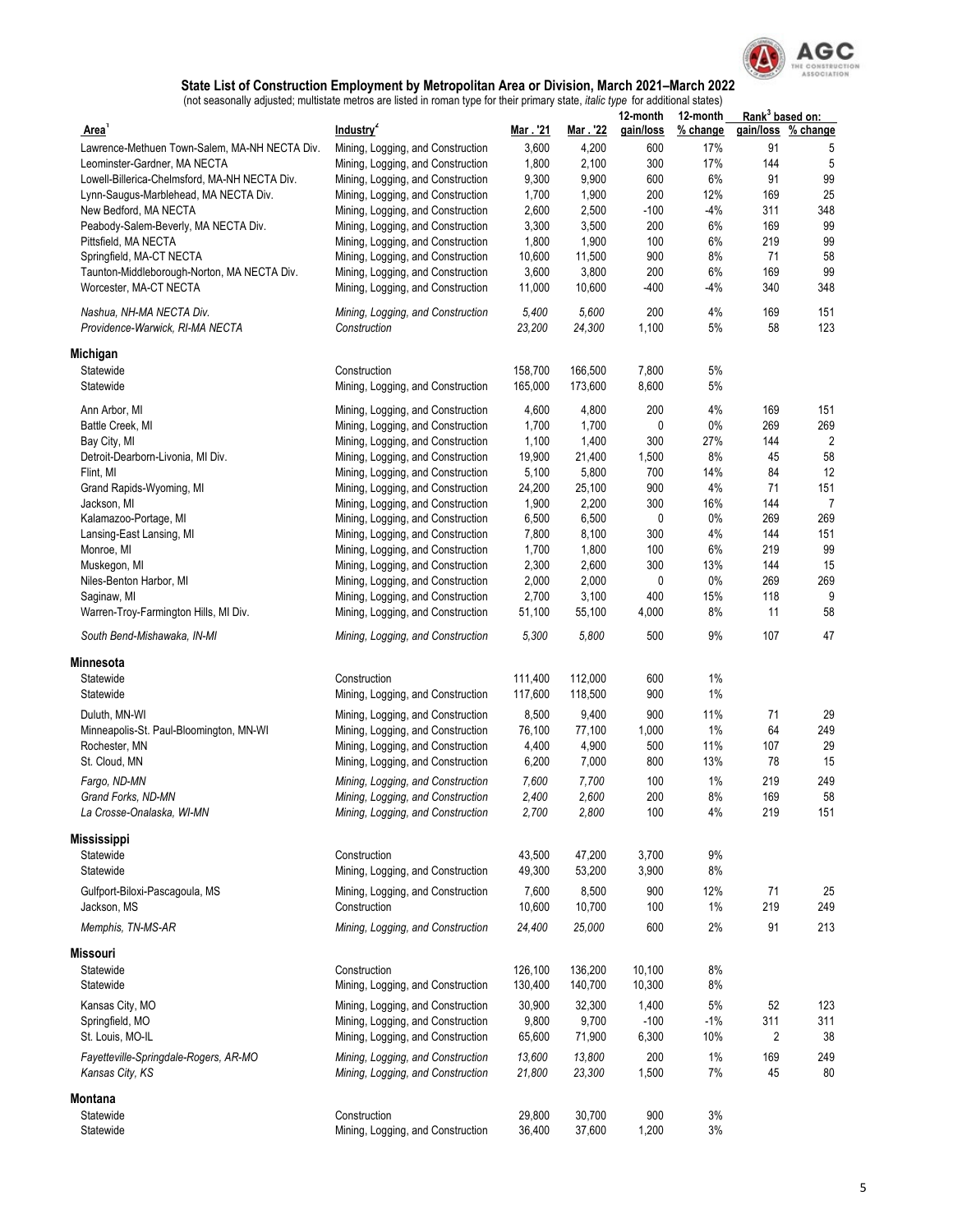

|                                                                                    |                                                                        |                  |                  | 12-month     | 12-month | Rank <sup>3</sup> based on: |                    |
|------------------------------------------------------------------------------------|------------------------------------------------------------------------|------------------|------------------|--------------|----------|-----------------------------|--------------------|
| Area                                                                               | Industry <sup>2</sup>                                                  | Mar. '21         | Mar . '22        | gain/loss    | % change |                             | gain/loss % change |
| Nebraska                                                                           |                                                                        |                  |                  |              |          |                             |                    |
| Statewide                                                                          | Construction                                                           | 52,600           | 54,600           | 2,000        | 4%       |                             |                    |
| Statewide                                                                          | Mining, Logging, and Construction                                      | 53,600           | 55,600           | 2,000        | 4%       |                             |                    |
| Lincoln, NE                                                                        | Mining, Logging, and Construction                                      | 9,600            | 10,000           | 400          | 4%       | 118                         | 151                |
| Omaha-Council Bluffs, NE-IA                                                        | Mining, Logging, and Construction                                      | 28,400           | 30,200           | 1,800        | 6%       | 35                          | 99                 |
| Nevada                                                                             |                                                                        |                  |                  |              |          |                             |                    |
| Statewide                                                                          | Construction                                                           | 96,000           | 98,900           | 2,900        | 3%       |                             |                    |
| Statewide                                                                          | Mining, Logging, and Construction                                      | 111,000          | 113,600          | 2,600        | 2%       |                             |                    |
| Las Vegas-Henderson-Paradise, NV                                                   | Construction                                                           | 69,200           | 70,900           | 1,700        | 2%       | 37                          | 213                |
| Reno, NV                                                                           | Construction                                                           | 19,000           | 20,400           | 1,400        | 7%       | 49                          | 80                 |
| New Hampshire                                                                      |                                                                        |                  |                  |              |          |                             |                    |
| Statewide                                                                          | Construction                                                           | 26,700           | 28,900           | 2,200        | 8%       |                             |                    |
| Statewide                                                                          | Mining, Logging, and Construction                                      | 27,600           | 29,800           | 2,200        | 8%       |                             |                    |
| Dover-Durham, NH-ME NECTA                                                          | Mining, Logging, and Construction                                      | 1,800            | 1,900            | 100          | 6%       | 219                         | 99                 |
| Manchester, NH NECTA                                                               | Mining, Logging, and Construction                                      | 5,100            | 5,500            | 400          | 8%       | 118                         | 58                 |
| Nashua, NH-MA NECTA Div.                                                           | Mining, Logging, and Construction                                      | 5,400            | 5,600            | 200          | 4%       | 169                         | 151                |
| Portsmouth, NH-ME NECTA                                                            | Mining, Logging, and Construction                                      | 2,700            | 2,800            | 100          | 4%       | 219                         | 151                |
| Haverhill-Newburyport-Amesbury Town, MA-NH NECTA Mining, Logging, and Construction |                                                                        | 4,800            | 5,000            | 200          | 4%       | 169                         | 151                |
| Lawrence-Methuen Town-Salem, MA-NH NECTA Div.                                      | Mining, Logging, and Construction                                      | 3,600            | 4,200            | 600          | 17%      | 91                          | 5                  |
| Lowell-Billerica-Chelmsford, MA-NH NECTA Div.                                      | Mining, Logging, and Construction                                      | 9,300            | 9,900            | 600          | 6%       | 91                          | 99                 |
| New Jersey                                                                         |                                                                        |                  |                  |              |          |                             |                    |
| Statewide                                                                          | Construction                                                           | 148,900          | 154,800          | 5,900        | 4%       |                             |                    |
| Statewide                                                                          | Mining, Logging, and Construction                                      | 150,100          | 156,100          | 6,000        | 4%       |                             |                    |
|                                                                                    |                                                                        | 5,400            | 5,900            | 500          | 9%       | 107                         | 47                 |
| Atlantic City-Hammonton, NJ<br>Bergen-Hudson-Passaic, NJ                           | Mining, Logging, and Construction<br>Mining, Logging, and Construction | 28,100           | 28,600           | 500          | 2%       | 107                         | 213                |
| Camden, NJ Div.                                                                    | Mining, Logging, and Construction                                      | 21,900           | 23,000           | 1,100        | 5%       | 58                          | 123                |
| Middlesex-Monmouth-Ocean, NJ                                                       | Mining, Logging, and Construction                                      | 38,600           | 37,400           | $-1,200$     | -3%      | 353                         | 334                |
| Newark, NJ-PA Div.                                                                 | Mining, Logging, and Construction                                      | 43,600           | 48,300           | 4,700        | 11%      | 6                           | 29                 |
| Trenton, NJ                                                                        | Mining, Logging, and Construction                                      | 5,100            | 5,400            | 300          | 6%       | 144                         | 99                 |
| Vineland-Bridgeton, NJ                                                             | Mining, Logging, and Construction                                      | 2,900            | 2,900            | 0            | $0\%$    | 269                         | 269                |
| Allentown-Bethlehem-Easton, PA-NJ                                                  | Mining, Logging, and Construction                                      | 12,400           | 13,400           | 1,000        | 8%       | 64                          | 58                 |
| Wilmington, DE-MD-NJ Div.                                                          | Mining, Logging, and Construction                                      | 16,700           | 16,700           | 0            | 0%       | 269                         | 269                |
| New Mexico                                                                         |                                                                        |                  |                  |              |          |                             |                    |
| Statewide                                                                          | Construction                                                           | 47,200           | 52,600           | 5,400        | 11%      |                             |                    |
| Statewide                                                                          | Mining, Logging, and Construction                                      | 65,100           | 71,900           | 6,800        | 10%      |                             |                    |
| Albuquerque, NM                                                                    | Mining, Logging, and Construction                                      | 24,700           | 28,200           | 3,500        | 14%      | 14                          | 12                 |
| Las Cruces, NM                                                                     | Mining, Logging, and Construction                                      | 3,900            | 4,000            | 100          | 3%       | 219                         | 188                |
| Santa Fe, NM                                                                       | Mining, Logging, and Construction                                      | 3,000            | 3,300            | 300          | 10%      | 144                         | 38                 |
| New York                                                                           |                                                                        |                  |                  |              |          |                             |                    |
| Statewide                                                                          | Construction                                                           | 357,400          | 359,600          | 2,200        | 1%       |                             |                    |
| Statewide                                                                          | Mining, Logging, and Construction                                      | 362,200          | 364,700          | 2,500        | $1\%$    |                             |                    |
| Albany-Schenectady-Troy, NY                                                        | Mining, Logging, and Construction                                      | 17,900           | 18,600           | 700          | 4%       | 84                          | 151                |
| Binghamton, NY                                                                     | Mining, Logging, and Construction                                      | 3,200            | 3,600            | 400          | 13%      | 118                         | 15                 |
| Buffalo-Cheektowaga-Niagara Falls, NY                                              | Mining, Logging, and Construction                                      | 18,000           | 19,400           | 1,400        | 8%       | 49                          | 58                 |
| Dutchess County-Putnam County, NY Div.                                             | Mining, Logging, and Construction                                      | 8,000            | 7,800            | $-200$       | -3%      | 323                         | 334                |
| Elmira, NY                                                                         | Mining, Logging, and Construction                                      | 1,200            | 1,200            | 0            | 0%       | 269                         | 269                |
| Glens Falls, NY                                                                    | Mining, Logging, and Construction                                      | 2,300            | 2,500            | 200          | 9%       | 169                         | 47                 |
| Ithaca, NY                                                                         | Mining, Logging, and Construction                                      | 1,100            | 1,100            | 0            | 0%       | 269                         | 269                |
| Kingston, NY                                                                       | Mining, Logging, and Construction                                      | 2,600            | 2,600            | 0            | 0%       | 269                         | 269                |
| Nassau County-Suffolk County, NY Div.                                              | Mining, Logging, and Construction                                      | 74,800           | 76,500           | 1,700        | 2%       | 37                          | 213                |
| New York City, NY                                                                  | Mining, Logging, and Construction                                      | 140,600          | 137,200          | $-3,400$     | -2%      | 358                         | 322                |
| Orange-Rockland-Westchester, NY<br>Rochester, NY                                   | Mining, Logging, and Construction<br>Construction                      | 41,500<br>19,100 | 41,600<br>20,800 | 100<br>1,700 | 0%<br>9% | 219<br>37                   | 268<br>47          |
| Syracuse, NY                                                                       | Mining, Logging, and Construction                                      | 12,000           | 12,200           | 200          | 2%       | 169                         | 213                |
| Utica-Rome, NY                                                                     | Mining, Logging, and Construction                                      | 2,700            | 2,900            | 200          | 7%       | 169                         | 80                 |
| Watertown-Fort Drum, NY                                                            | Mining, Logging, and Construction                                      | 1,500            | 1,500            | 0            | $0\%$    | 269                         | 269                |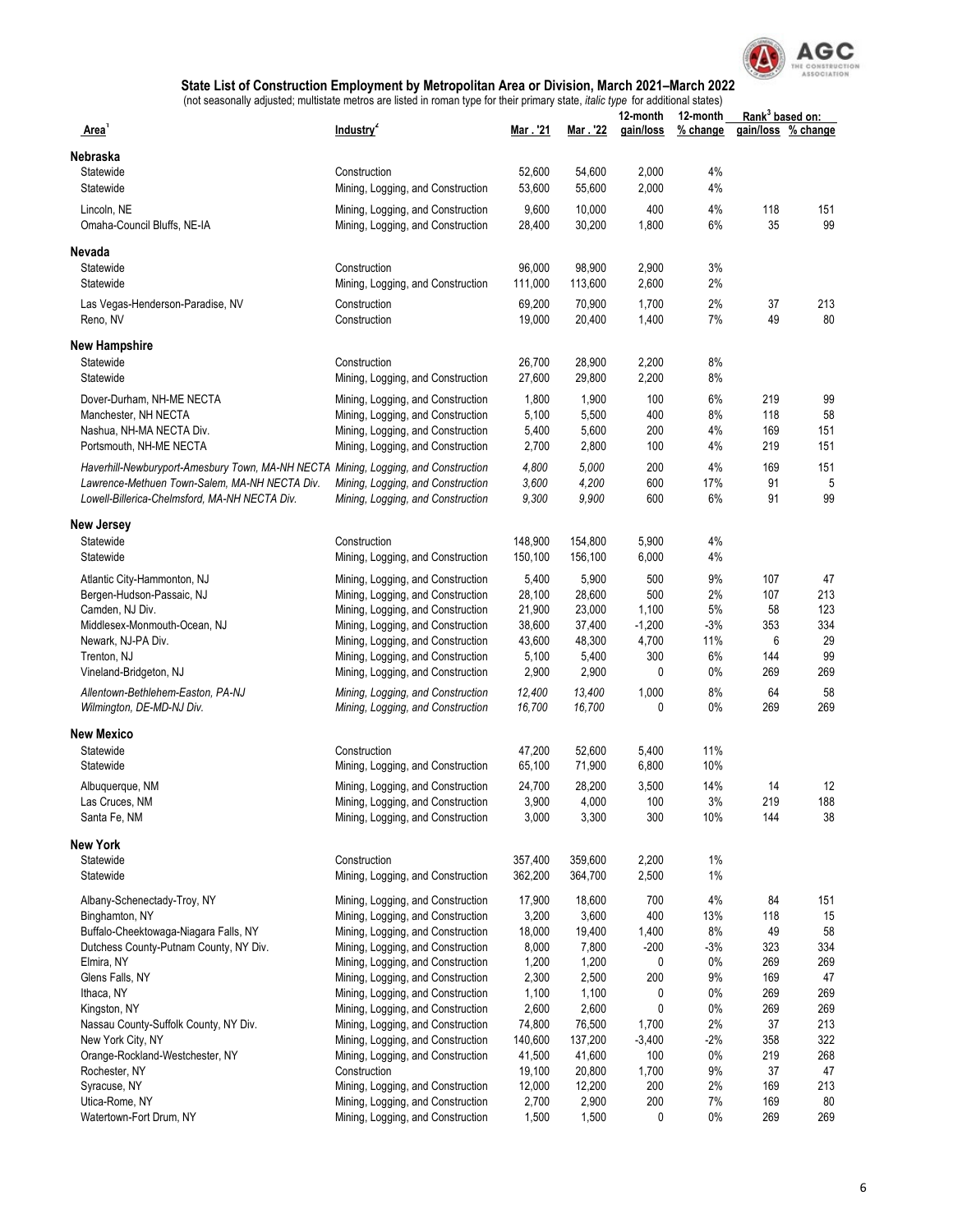

|                                               |                                   |                |                | 12-month   | 12-month | Rank <sup>3</sup> based on: |                    |
|-----------------------------------------------|-----------------------------------|----------------|----------------|------------|----------|-----------------------------|--------------------|
| Area <sup>'</sup>                             | Industry <sup>2</sup>             | Mar . '21      | Mar . '22      | gain/loss  | % change |                             | gain/loss % change |
| <b>North Carolina</b>                         |                                   |                |                |            |          |                             |                    |
| Statewide                                     | Construction                      | 235,900        | 241,800        | 5,900      | 3%       |                             |                    |
| Statewide                                     | Mining, Logging, and Construction | 241,600        | 247,200        | 5,600      | 2%       |                             |                    |
| Asheville, NC                                 | Mining, Logging, and Construction | 9,600          | 10,300         | 700        | 7%       | 84                          | 80                 |
| Burlington, NC                                | Mining, Logging, and Construction | 3,100          | 3,200          | 100        | 3%       | 219                         | 188                |
| Charlotte-Concord-Gastonia, NC-SC             | Mining, Logging, and Construction | 70,100         | 72,500         | 2,400      | 3%       | 25                          | 188                |
| Durham-Chapel Hill, NC                        | Mining, Logging, and Construction | 9,400          | 9,500          | 100        | 1%       | 219                         | 249                |
|                                               |                                   | 5,000          | 5,400          | 400        | 8%       | 118                         | 58                 |
| Fayetteville, NC<br>Greensboro-High Point, NC | Mining, Logging, and Construction |                |                | 400        | 2%       | 118                         | 213                |
|                                               | Mining, Logging, and Construction | 16,800         | 17,200         |            |          |                             |                    |
| Greenville, NC                                | Mining, Logging, and Construction | 3,500          | 3,500          | 0          | 0%       | 269                         | 269                |
| Hickory-Lenoir-Morganton, NC                  | Mining, Logging, and Construction | 5,000          | 5,200          | 200        | 4%       | 169                         | 151                |
| Raleigh, NC                                   | Mining, Logging, and Construction | 43,400         | 45,700         | 2,300      | 5%       | 28                          | 123                |
| Rocky Mount, NC                               | Mining, Logging, and Construction | 2,500          | 2,600          | 100        | 4%       | 219                         | 151                |
| Wilmington, NC                                | Mining, Logging, and Construction | 9,700          | 10,100         | 400        | 4%       | 118                         | 151                |
| Winston-Salem, NC                             | Mining, Logging, and Construction | 11,900         | 12,100         | 200        | 2%       | 169                         | 213                |
| Myrtle Beach-Conway-North Myrtle Beach, SC-NC | Mining, Logging, and Construction | 10,900         | 11,000         | 100        | 1%       | 219                         | 249                |
| Virginia Beach-Norfolk-Newport News, VA-NC    | Mining, Logging, and Construction | 39,700         | 38,400         | $-1,300$   | $-3%$    | 355                         | 334                |
| <b>North Dakota</b>                           |                                   |                |                |            |          |                             |                    |
| Statewide                                     | Construction                      | 20,900         | 23,000         | 2,100      | 10%      |                             |                    |
| Statewide                                     | Mining, Logging, and Construction | 33,900         | 37,800         | 3,900      | 12%      |                             |                    |
|                                               |                                   |                |                |            | 8%       | 144                         | 58                 |
| Bismarck, ND                                  | Mining, Logging, and Construction | 3,800          | 4,100          | 300        |          | 219                         |                    |
| Fargo, ND-MN                                  | Mining, Logging, and Construction | 7,600<br>2,400 | 7,700<br>2,600 | 100<br>200 | 1%<br>8% | 169                         | 249<br>58          |
| Grand Forks, ND-MN                            | Mining, Logging, and Construction |                |                |            |          |                             |                    |
| Ohio                                          |                                   |                |                |            |          |                             |                    |
| Statewide                                     | Construction                      | 208,000        | 219,900        | 11,900     | 6%       |                             |                    |
| Statewide                                     | Mining, Logging, and Construction | 216,500        | 228,400        | 11,900     | 5%       |                             |                    |
|                                               |                                   |                |                |            | 8%       | 64                          | 58                 |
| Akron, OH                                     | Mining, Logging, and Construction | 12,900         | 13,900         | 1,000      |          |                             |                    |
| Canton-Massillon, OH                          | Mining, Logging, and Construction | 7,400          | 8,200          | 800        | 11%      | 78                          | 29                 |
| Cincinnati, OH-KY-IN                          | Mining, Logging, and Construction | 47,900         | 49,400         | 1,500      | 3%       | 45                          | 188                |
| Cleveland-Elyria, OH                          | Mining, Logging, and Construction | 34,200         | 36,600         | 2,400      | 7%       | 25                          | 80                 |
| Columbus, OH                                  | Mining, Logging, and Construction | 42,600         | 44,600         | 2,000      | 5%       | 31                          | 123                |
| Dayton, OH                                    | Mining, Logging, and Construction | 13,100         | 13,700         | 600        | 5%       | 91                          | 123                |
| Lima, OH                                      | Mining, Logging, and Construction | 1,800          | 1,900          | 100        | 6%       | 219                         | 99                 |
| Mansfield, OH                                 | Mining, Logging, and Construction | 1,900          | 2,100          | 200        | 11%      | 169                         | 29                 |
| Springfield, OH                               | Mining, Logging, and Construction | 1,100          | 1,200          | 100        | 9%       | 219                         | 47                 |
| Toledo, OH                                    | Mining, Logging, and Construction | 12,500         | 14,100         | 1,600      | 13%      | 41                          | 15                 |
| Weirton-Steubenville, WV-OH                   | Mining, Logging, and Construction | 1,500          | 1,700          | 200        | 13%      | 169                         | 15                 |
| Youngstown-Warren-Boardman, OH-PA             | Mining, Logging, and Construction | 8,300          | 8,900          | 600        | 7%       | 91                          | 80                 |
| Huntington-Ashland, WV-KY-OH                  | Mining, Logging, and Construction | 6,300          | 7,100          | 800        | 13%      | 78                          | 15                 |
| Oklahoma                                      |                                   |                |                |            |          |                             |                    |
| Statewide                                     | Construction                      | 77,900         | 77,000         | $-900$     | $-1%$    |                             |                    |
| Statewide                                     | Mining, Logging, and Construction | 105,100        | 107,300        | 2,200      | 2%       |                             |                    |
|                                               |                                   |                |                |            |          |                             |                    |
| Lawton, OK                                    | Mining, Logging, and Construction | 1,500          | 1,700          | 200        | 13%      | 169                         | 15                 |
| Oklahoma City, OK                             | Construction                      | 31,300         | 31,000         | $-300$     | $-1%$    | 333                         | 311                |
| Tulsa, OK                                     | Construction                      | 24,000         | 25,100         | 1,100      | 5%       | 58                          | 123                |
| Fort Smith, AR-OK                             | Mining, Logging, and Construction | 4,800          | 5,000          | 200        | 4%       | 169                         | 151                |
| Oregon                                        |                                   |                |                |            |          |                             |                    |
| Statewide                                     | Construction                      | 108,500        | 114,000        | 5,500      | 5%       |                             |                    |
| Statewide                                     | Mining, Logging, and Construction | 115,000        | 120,100        | 5,100      | 4%       |                             |                    |
| Albany, OR                                    | Construction                      | 2,900          | 3,100          | 200        | 7%       | 169                         | 80                 |
| Bend-Redmond, OR                              | Mining, Logging, and Construction | 7,500          | 8,100          | 600        | 8%       | 91                          | 58                 |
|                                               |                                   |                |                |            |          |                             |                    |
| Corvallis, OR                                 | Mining, Logging, and Construction | 1,400          | 1,400          | 0          | 0%       | 269                         | 269                |
| Eugene, OR                                    | Construction                      | 7,300          | 7,700          | 400        | 5%       | 118                         | 123                |
| Grants Pass, OR                               | Construction                      | 1,300          | 1,300          | 0          | 0%       | 269                         | 269                |
| Medford, OR                                   | Construction                      | 4,900          | 5,000          | 100        | 2%       | 219                         | 213                |
| Portland-Vancouver-Hillsboro, OR-WA           | Construction                      | 75,200         | 78,400         | 3,200      | 4%       | 15                          | 151                |
| Salem, OR                                     | Construction                      | 12,200         | 12,900         | 700        | 6%       | 84                          | 99                 |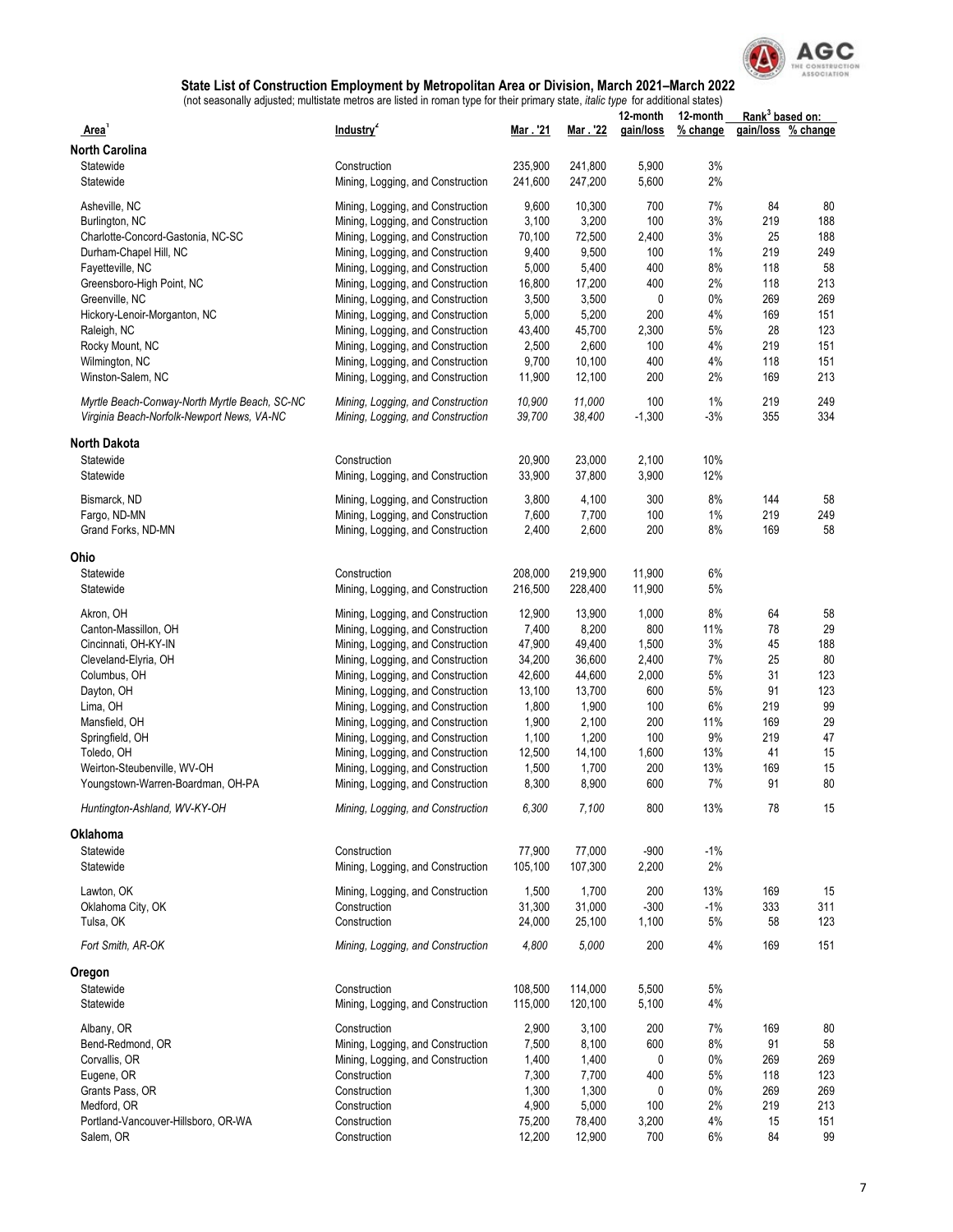

|                                                                                       |                                   |                 |                 | 12-month  | 12-month     | Rank <sup>3</sup> based on: |                    |
|---------------------------------------------------------------------------------------|-----------------------------------|-----------------|-----------------|-----------|--------------|-----------------------------|--------------------|
| Area'                                                                                 | Industry <sup>2</sup>             | Mar . '21       | Mar . '22       | gain/loss | % change     |                             | gain/loss % change |
| Pennsylvania                                                                          |                                   |                 |                 |           |              |                             |                    |
| Statewide                                                                             | Construction                      | 239,200         | 238,400         | $-800$    | $-0.3%$      |                             |                    |
| Statewide                                                                             | Mining, Logging, and Construction | 260,600         | 261,000         | 400       | 0.2%         |                             |                    |
| Allentown-Bethlehem-Easton, PA-NJ                                                     | Mining, Logging, and Construction | 12,400          | 13,400          | 1,000     | 8%           | 64                          | 58                 |
| Altoona, PA                                                                           | Mining, Logging, and Construction | 2,500           | 2,600           | 100       | 4%           | 219                         | 151                |
| Bloomsburg-Berwick, PA                                                                | Mining, Logging, and Construction | 1,100           | 1,200           | 100       | 9%           | 219                         | 47                 |
| Chambersburg-Waynesboro, PA                                                           | Mining, Logging, and Construction | 2,400           | 2,400           | 0         | 0%           | 269                         | 269                |
| Delaware County, PA                                                                   | Mining, Logging, and Construction | 11,600          | 11,800          | 200       | 2%           | 169                         | 213                |
| East Stroudsburg, PA                                                                  | Mining, Logging, and Construction | 1,700           | 1,700           | 0         | $0\%$        | 269                         | 269                |
| Erie, PA                                                                              | Mining, Logging, and Construction | 3,700           | 3,900           | 200       | 5%           | 169                         | 123                |
| Gettysburg, PA                                                                        | Mining, Logging, and Construction | 1,800           | 1,800           | 0         | $0\%$        | 269                         | 269                |
| Harrisburg-Carlisle, PA                                                               | Mining, Logging, and Construction | 11,400          | 11,500          | 100       | 1%           | 219                         | 249                |
| Johnstown, PA                                                                         | Mining, Logging, and Construction | 1,500           | 1,600           | 100       | 7%           | 219                         | 80                 |
| Lancaster, PA                                                                         | Mining, Logging, and Construction | 17,800          | 18,000          | 200       | 1%           | 169                         | 249                |
| Montgomery County-Bucks County-Chester County, PA   Mining, Logging, and Construction |                                   | 53,400          | 54,500          | 1,100     | $2\%$        | 58                          | 213                |
| Philadelphia City, PA                                                                 | Mining, Logging, and Construction | 11,000          | 11,500          | 500       | 5%           | 107                         | 123                |
| Pittsburgh, PA                                                                        | Construction                      | 56,300          | 54,400          | $-1,900$  | $-3%$        | 356                         | 334                |
| Reading, PA                                                                           | Mining, Logging, and Construction | 7,200           | 7,000           | $-200$    | $-3%$        | 323                         | 334                |
| Scranton--Wilkes-Barre--Hazleton, PA                                                  | Mining, Logging, and Construction | 9,700           | 9,800           | 100       | 1%           | 219                         | 249                |
| York-Hanover, PA                                                                      | Mining, Logging, and Construction | 11,700          | 11,400          | $-300$    | $-3%$        | 333                         | 334                |
| Newark, NJ-PA Div.                                                                    | Mining, Logging, and Construction | 43,600          | 48,300          | 4,700     | 11%          | 6                           | 29                 |
| Youngstown-Warren-Boardman, OH-PA                                                     | Mining, Logging, and Construction | 8,300           | 8,900           | 600       | 7%           | 91                          | 80                 |
|                                                                                       |                                   |                 |                 |           |              |                             |                    |
| Rhode Island                                                                          |                                   |                 |                 |           |              |                             |                    |
| Statewide                                                                             | Construction                      | 18,200          | 19,600          | 1,400     | 8%           |                             |                    |
| Statewide                                                                             | Mining, Logging, and Construction | 18,400          | 19,800          | 1,400     | 8%           |                             |                    |
| Providence-Warwick, RI-MA NECTA                                                       | Construction                      | 23,200          | 24,300          | 1,100     | 5%           | 58                          | 123                |
| Norwich-New London-Westerly, CT-RI NECTA                                              | Mining, Logging, and Construction | 3,600           | 4,000           | 400       | 11%          | 118                         | 29                 |
| <b>South Carolina</b>                                                                 |                                   |                 |                 |           |              |                             |                    |
| Statewide                                                                             | Construction                      | 103,600         | 104,700         | 1,100     | 1%           |                             |                    |
| Statewide                                                                             | Mining, Logging, and Construction | 107,900         | 109,200         | 1,300     | 1%           |                             |                    |
|                                                                                       |                                   |                 |                 |           |              |                             |                    |
| Charleston-North Charleston, SC                                                       | Mining, Logging, and Construction | 21,300          | 21,800          | 500       | 2%           | 107                         | 213                |
| Columbia, SC                                                                          | Mining, Logging, and Construction | 16,700          | 16,400          | $-300$    | $-2%$        | 333                         | 322                |
| Greenville-Anderson-Mauldin, SC                                                       | Mining, Logging, and Construction | 19,600          | 19,600          | 0         | 0%           | 269                         | 269                |
| Myrtle Beach-Conway-North Myrtle Beach, SC-NC                                         | Mining, Logging, and Construction | 10,900          | 11,000          | 100       | 1%           | 219                         | 249                |
| Spartanburg, SC                                                                       | Mining, Logging, and Construction | 7,400           | 7,300           | $-100$    | $-1%$        | 311                         | 311                |
| Augusta-Richmond County, GA-SC                                                        | Mining, Logging, and Construction | 19,400          | 18,300          | $-1,100$  | $-6%$        | 352                         | 353                |
| Charlotte-Concord-Gastonia, NC-SC                                                     | Mining, Logging, and Construction | 70,100          | 72,500          | 2,400     | 3%           | 25                          | 188                |
| South Dakota                                                                          |                                   |                 |                 |           |              |                             |                    |
| Statewide                                                                             | Construction                      | 22,400          | 24,000          | 1,600     | 7%           |                             |                    |
| Statewide                                                                             | Mining, Logging, and Construction | 23,400          | 25,100          | 1,700     | 7%           |                             |                    |
|                                                                                       |                                   |                 |                 |           |              |                             |                    |
| Rapid City, SD                                                                        | Mining, Logging, and Construction | 5,100           | 5,300           | 200       | $4\%$        | 169                         | 151                |
| Sioux Falls, SD                                                                       | Mining, Logging, and Construction | 8,900           | 9,900           | 1,000     | 11%          | 64                          | 29                 |
| Tennessee                                                                             |                                   |                 |                 |           |              |                             |                    |
| Statewide                                                                             | Construction                      | 132,700         | 142,200         | 9,500     | 7%           |                             |                    |
| Statewide                                                                             | Mining, Logging, and Construction | 136,800         | 146,500         | 9,700     | $7\%$        |                             |                    |
|                                                                                       |                                   |                 |                 |           |              |                             |                    |
| Chattanooga, TN-GA                                                                    | Mining, Logging, and Construction | 11,400          | 11,500          | 100       | 1%           | 219                         | 249                |
| Clarksville, TN-KY                                                                    | Mining, Logging, and Construction | 3,500           | 3,700           | 200       | 6%           | 169                         | 99                 |
| Cleveland, TN                                                                         | Mining, Logging, and Construction | 1,900           | 2,000           | 100       | 5%           | 219                         | 123                |
| Jackson, TN                                                                           | Mining, Logging, and Construction | 3,200           | 3,400           | 200       | 6%           | 169                         | 99                 |
| Johnson City, TN                                                                      | Mining, Logging, and Construction | 2,500           | 2,700           | 200       | 8%           | 169                         | 58                 |
| Kingsport-Bristol-Bristol, TN-VA                                                      | Mining, Logging, and Construction | 5,300           | 5,400           | 100       | 2%           | 219                         | 213                |
| Knoxville, TN                                                                         | Mining, Logging, and Construction | 19,400          | 21,000          | 1,600     | 8%           | 41                          | 58                 |
| Memphis, TN-MS-AR                                                                     | Mining, Logging, and Construction | 24,400          | 25,000          | 600       | 2%           | 91                          | 213                |
| Morristown, TN<br>Nashville-Davidson--Murfreesboro--Franklin, TN                      | Mining, Logging, and Construction | 1,900<br>50,600 | 2,200<br>55,200 | 300       | 16%<br>$9\%$ | 144<br>8                    | 7<br>47            |
|                                                                                       | Mining, Logging, and Construction |                 |                 | 4,600     |              |                             |                    |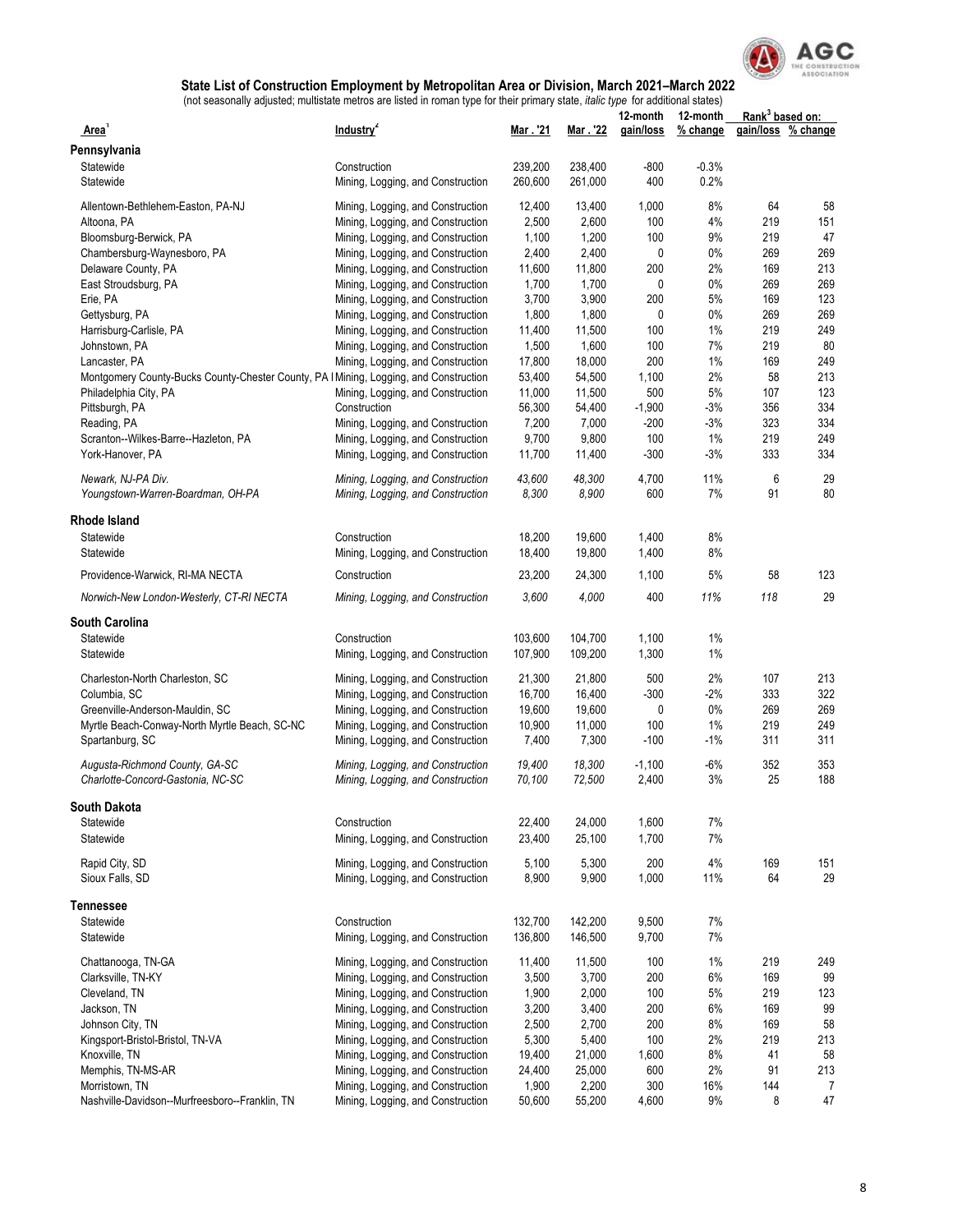

|                                            |                                                                        |                 |                 | 12-month      | 12-month   | Rank <sup>3</sup> based on: |                    |
|--------------------------------------------|------------------------------------------------------------------------|-----------------|-----------------|---------------|------------|-----------------------------|--------------------|
| Area                                       | Industry <sup>2</sup>                                                  | Mar . '21       | Mar . '22       | gain/loss     | % change   |                             | gain/loss % change |
| Texas                                      |                                                                        |                 |                 |               |            |                             |                    |
| Statewide                                  | Construction                                                           | 731,700         | 759,000         | 27,300        | 4%         |                             |                    |
| Statewide                                  | Mining, Logging, and Construction                                      | 908,100         | 959,600         | 51,500        | 6%         |                             |                    |
| Abilene, TX                                | Mining, Logging, and Construction                                      | 4,300           | 4,400           | 100           | 2%         | 219                         | 213                |
| Amarillo, TX                               | Mining, Logging, and Construction                                      | 7,500           | 7,700           | 200           | 3%         | 169                         | 188                |
| Austin-Round Rock, TX                      | Mining, Logging, and Construction                                      | 71,800          | 73,500          | 1,700         | 2%         | 37                          | 213                |
| Beaumont-Port Arthur, TX                   | Mining, Logging, and Construction                                      | 16,200          | 16,600          | 400           | 2%         | 118                         | 213                |
| Brownsville-Harlingen, TX                  | Mining, Logging, and Construction                                      | 3,500           | 3,400           | $-100$        | -3%        | 311                         | 334                |
| College Station-Bryan, TX                  | Mining, Logging, and Construction                                      | 7,200           | 7,300           | 100           | 1%         | 219                         | 249                |
| Corpus Christi, TX                         | Mining, Logging, and Construction                                      | 19,900          | 19,300          | $-600$        | -3%        | 346                         | 334                |
| Dallas-Plano-Irving, TX Div.               | Mining, Logging, and Construction                                      | 145,600         | 150,900         | 5,300         | 4%         | 4                           | 151                |
| El Paso, TX                                | Mining, Logging, and Construction                                      | 17,100          | 17,500          | 400           | 2%         | 118                         | 213                |
| Fort Worth-Arlington, TX Div.              | Mining, Logging, and Construction                                      | 71,800          | 74,800          | 3,000         | 4%         | 18                          | 151                |
| Houston-The Woodlands-Sugar Land, TX       | Construction                                                           | 209,200         | 218,500         | 9,300         | 4%         | $\mathbf{1}$                | 151                |
| Killeen-Temple, TX                         | Mining, Logging, and Construction                                      | 6,900           | 7,200           | 300           | 4%         | 144                         | 151                |
| Laredo, TX                                 | Mining, Logging, and Construction                                      | 3,200<br>12,200 | 3,600<br>11,800 | 400<br>$-400$ | 13%<br>-3% | 118<br>340                  | 15<br>334          |
| Longview, TX<br>Lubbock, TX                | Mining, Logging, and Construction<br>Mining, Logging, and Construction | 8,900           | 9,200           | 300           | 3%         | 144                         | 188                |
| McAllen-Edinburg-Mission, TX               | Mining, Logging, and Construction                                      | 8,300           | 8,500           | 200           | 2%         | 169                         | 213                |
| Midland, TX                                | Mining, Logging, and Construction                                      | 29,100          | 32,100          | 3,000         | 10%        | 18                          | 38                 |
| Odessa, TX                                 | Mining, Logging, and Construction                                      | 14,000          | 15,300          | 1,300         | 9%         | 53                          | 47                 |
| San Angelo, TX                             | Mining, Logging, and Construction                                      | 3,300           | 3,400           | 100           | 3%         | 219                         | 188                |
| San Antonio-New Braunfels, TX              | Construction                                                           | 57,000          | 56,500          | $-500$        | $-1%$      | 344                         | 311                |
| Sherman-Denison, TX                        | Mining, Logging, and Construction                                      | 3,200           | 3,200           | 0             | 0%         | 269                         | 269                |
| Texarkana, TX-AR                           | Mining, Logging, and Construction                                      | 2,800           | 2,900           | 100           | 4%         | 219                         | 151                |
| Tyler, TX                                  | Mining, Logging, and Construction                                      | 6,100           | 6,400           | 300           | 5%         | 144                         | 123                |
| Victoria, TX                               | Mining, Logging, and Construction                                      | 3,700           | 4,000           | 300           | 8%         | 144                         | 58                 |
| Waco, TX                                   | Mining, Logging, and Construction                                      | 8,000           | 8,400           | 400           | 5%         | 118                         | 123                |
| Wichita Falls, TX                          | Mining, Logging, and Construction                                      | 2,800           | 2,700           | $-100$        | -4%        | 311                         | 348                |
| Utah                                       |                                                                        |                 |                 |               |            |                             |                    |
| Statewide                                  | Construction                                                           | 118,900         | 126,000         | 7,100         | $6\%$      |                             |                    |
| Statewide                                  | Mining, Logging, and Construction                                      | 127,300         | 135,600         | 8,300         | 7%         |                             |                    |
| Logan, UT-ID                               | Mining, Logging, and Construction                                      | 3,600           | 3,700           | 100           | 3%         | 219                         | 188                |
| Ogden-Clearfield, UT                       | Mining, Logging, and Construction                                      | 21,500          | 21,500          | 0             | 0%         | 269                         | 269                |
| Provo-Orem, UT                             | Mining, Logging, and Construction                                      | 27,000          | 29,600          | 2,600         | 10%        | 22                          | 38                 |
| Salt Lake City, UT                         | Mining, Logging, and Construction                                      | 51,400          | 54,600          | 3,200         | 6%         | 15                          | 99                 |
| St. George, UT                             | Mining, Logging, and Construction                                      | 9,400           | 10,000          | 600           | 6%         | 91                          | 99                 |
| Vermont                                    |                                                                        |                 |                 |               |            |                             |                    |
| Statewide                                  | Construction                                                           | 13,200          | 13,200          | 0             | $0\%$      |                             |                    |
| Statewide                                  | Mining, Logging, and Construction                                      | 13,900          | 14,000          | 100           | 1%         |                             |                    |
|                                            |                                                                        |                 |                 |               |            |                             |                    |
| Burlington-South Burlington, VT NECTA      | Mining, Logging, and Construction                                      | 5,300           | 5,000           | $-300$        | $-6%$      | 333                         | 353                |
| Virginia                                   |                                                                        |                 |                 |               |            |                             |                    |
| Statewide                                  | Construction                                                           | 202,100         | 203.200         | 1,100         | 1%         |                             |                    |
| Statewide                                  | Mining, Logging, and Construction                                      | 209,000         | 210,400         | 1,400         | 1%         |                             |                    |
| Charlottesville, VA                        | Mining, Logging, and Construction                                      | 5,400           | 5,400           | 0             | $0\%$      | 269                         | 269                |
| Lynchburg, VA                              | Mining, Logging, and Construction                                      | 5,800           | 5,800           | 0             | $0\%$      | 269                         | 269                |
| Northern Virginia, VA                      | Mining, Logging, and Construction                                      | 78,000          | 80,100          | 2,100         | 3%         | 29                          | 188                |
| Richmond, VA                               | Mining, Logging, and Construction                                      | 40,800          | 39,600          | $-1,200$      | $-3%$      | 353                         | 334                |
| Roanoke, VA                                | Mining, Logging, and Construction                                      | 8,500           | 9,100           | 600           | $7\%$      | 91                          | 80                 |
| Virginia Beach-Norfolk-Newport News, VA-NC | Mining, Logging, and Construction                                      | 39,700          | 38,400          | $-1,300$      | $-3%$      | 355                         | 334                |
| Kingsport-Bristol-Bristol, TN-VA           | Mining, Logging, and Construction                                      | 5,300           | 5,400           | 100           | 2%         | 219                         | 213                |
| Washington                                 |                                                                        |                 |                 |               |            |                             |                    |
| Statewide                                  | Construction                                                           | 217,300         | 230,300         | 13,000        | 6%         |                             |                    |
| Statewide                                  | Mining, Logging, and Construction                                      | 222,800         | 235,900         | 13,100        | 6%         |                             |                    |
|                                            |                                                                        |                 |                 |               |            |                             |                    |
| Bellingham, WA                             | Mining, Logging, and Construction                                      | 7,800           | 8,100           | 300           | 4%         | 144                         | 151                |
| Bremerton-Silverdale, WA                   | Mining, Logging, and Construction                                      | 5,100           | 5,200           | 100           | 2%         | 219                         | 213                |
| Kennewick-Richland, WA<br>Longview, WA     | Mining, Logging, and Construction<br>Mining, Logging, and Construction | 10,400<br>3,800 | 10,600<br>4,000 | 200<br>200    | 2%<br>5%   | 169<br>169                  | 213<br>123         |
| Mount Vernon-Anacortes, WA                 | Mining, Logging, and Construction                                      | 4,000           | 4,300           | 300           | 8%         | 144                         | 58                 |
| Olympia-Tumwater, WA                       | Mining, Logging, and Construction                                      | 6,800           | 7,300           | 500           | 7%         | 107                         | $80\,$             |
|                                            |                                                                        |                 |                 |               |            |                             |                    |